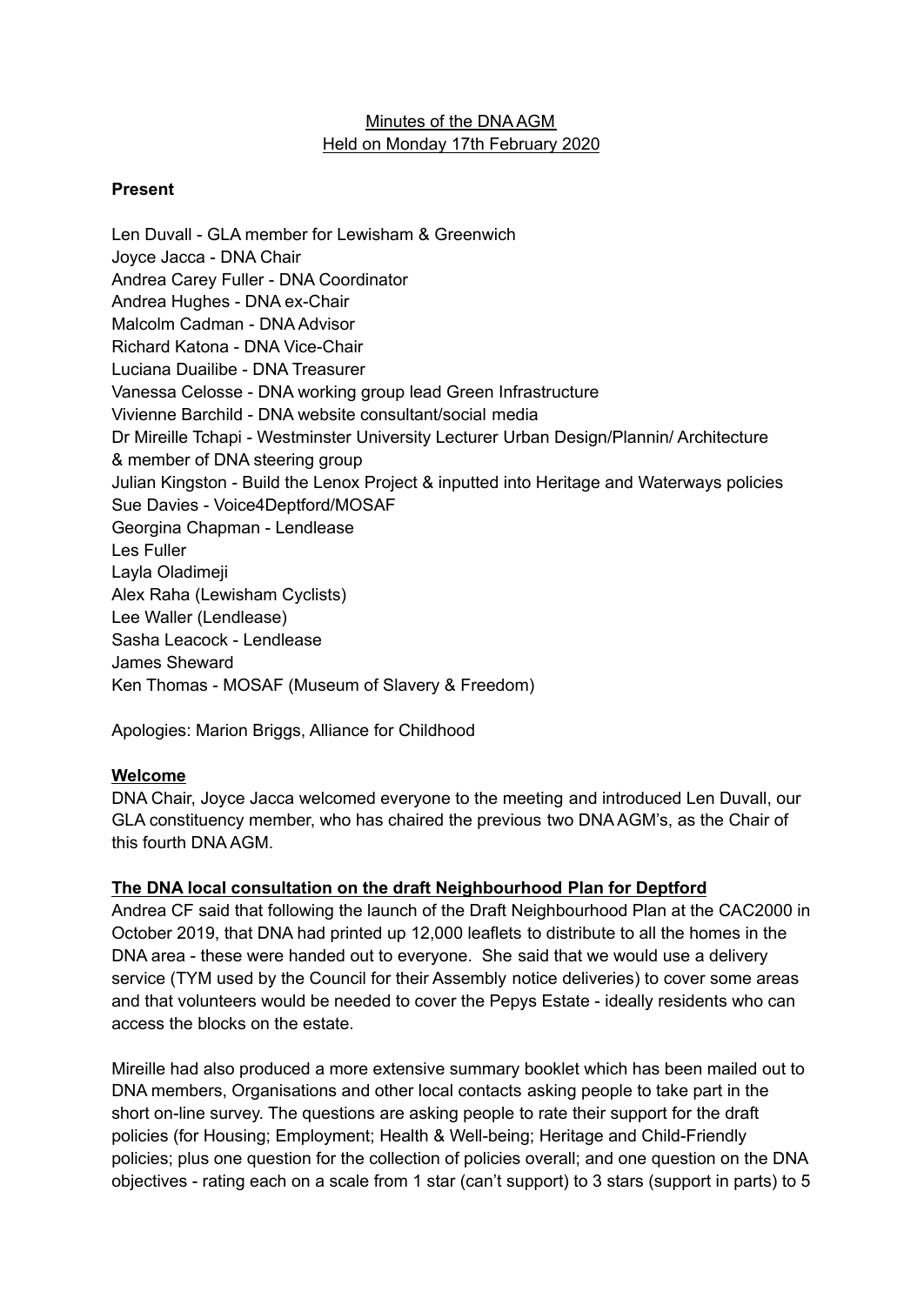stars (full support). Under each of these ratings is a free text box so that people can give any comments/suggestions etc they want to.

Question 3 asks people to tell us what they think are the 5 most urgent Community Priority Projects for Deptford from the draft list of 21 projects (collected through community meetings from 2016-2019.

Question 9 is another free text box where people can give other comments,questions or concerns regarding the draft Plan for Deptford.

Question 10 asks each person for their postcode, and Question 11 asks each person to confirm that they live, work, study or volunteer in Deptford

Andrea Hughes said that DNA will continue to be at other organisations meetings as we have been doing to promote the Neighbourhood Plan and ask people to give us their view via the survey. DNA continues to consult with many different people in different ways. She said that if all 160 current members did the survey, DNA would be well on their way to completing Regulation 14 of the neighbourhood plan as ideally we need around 200 responses. She encourages everyone to do the survey and to inform people about the Neighbourhood Forum. Adding that it was hard to get the idea over that we are involved with planning issues to promote Identity for Deptford. Which feels like it has been lost, as our historic buildings and maritime history has been imported by Greenwich's cultural activism, our "chip on the shoulder"!

Getting people into DNA to help us make a difference to the future so that people in Deptford are listened to. The Health and Well-being sections in the plan (that Andrea H has led) are her particular interest - e.g. looking at what happens to the Waldron (Health) Centre. Green and open spaces, and air pollution, places for children to play are all parts of health and well-being in the DNA Neighbourhood Plan.

**Len Duvall** asked about the processes of engagement: how do they compare from the previous year?

**Andrea** said that we have been lucky to have Mireille Tchapi's (Westminster University) Urban Design Master students involved with DNA looking at different ideas/proposals analysing public land in Deptford which led to an exhibition at the University, and the panels were put up at the Launch last year and now are in Pepys Resource Centre with the permanent DNA Neighbourhood Plan exhibition.

At this point, **Andrea Hughes** said she had to leave, as she had a meeting with RUSS (Rural Urban Synthesis Society) to go to.

**Vivienne** offered to leaflet the Pepys estate and is keen to capture responses to the Plan on the DNA website.

**Joyce Jacca** said she wanted to thank all the team; Richard for the history; Luciana; Malcolm for Pepys Community Forum's support for us and Len for always being here for us.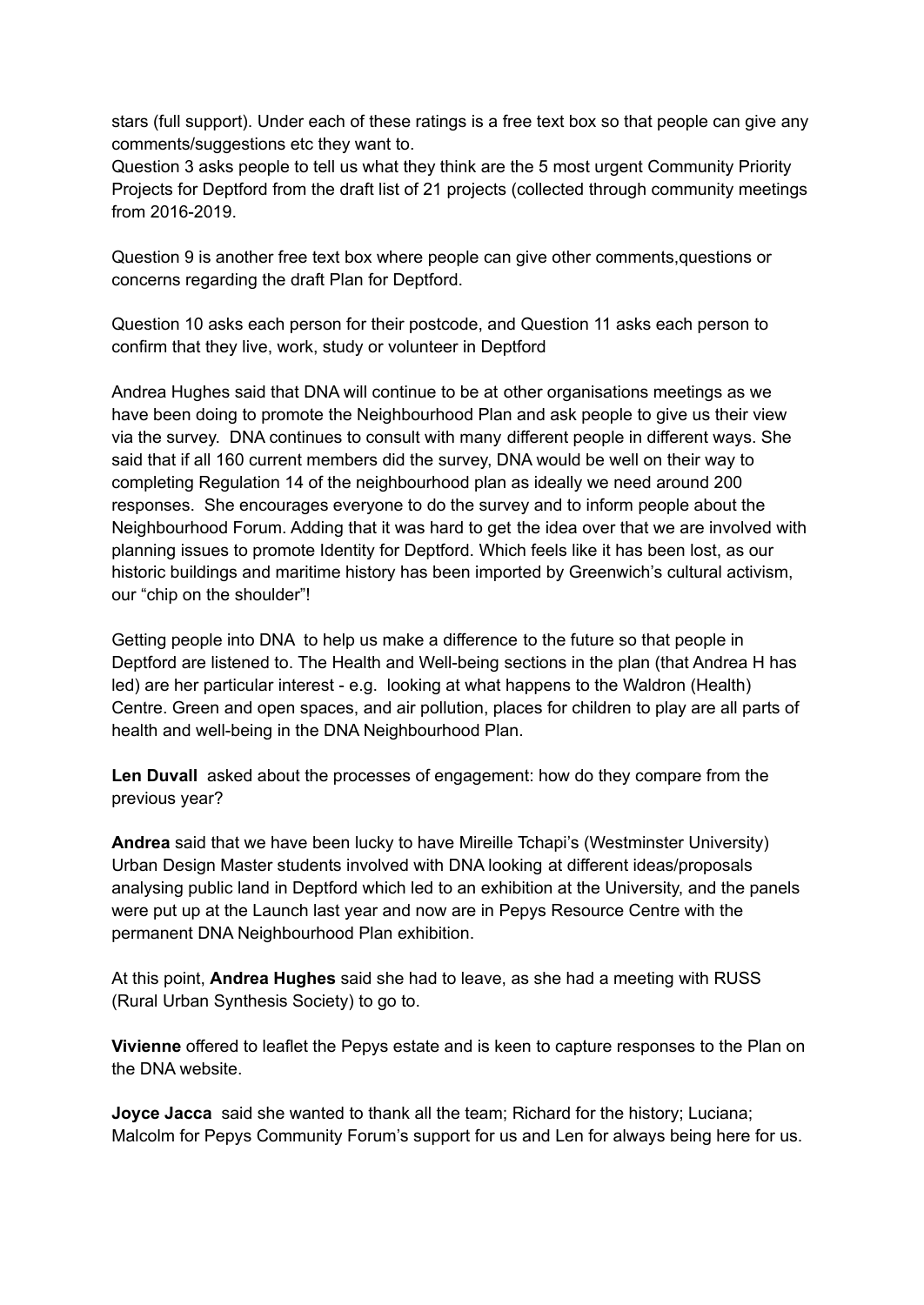# **Lee Waller, Development Manager for Plot 5, The Timberyard Development**

Colleagues also present in this meeting are Georgina Chapman and Sasha Leacock. They were originally planning 1132 homes with 10,000 sq m of commercial space/retail ground floor spaces/office use - they have planning permission for 1000 units, and using GLA subsidies for Plot 5 they plan for it to be 21 (or 28?) storeys of 550 dwellings instead of 132. Plot 5 is mixed tenure and they have sold 120 out of 143 homes so far. They will be coming back to Lewisham Council with a revised plan and are aiming to submit this by Summer 2020.

Under 17% (189) are 'affordable' (two-thirds of which (61 homes) will be 'Affordable rent'. **Vanessa Celosse** asked about Green roofing which has changed in the middle of the buildings. She wanted to know if the roof terraces would be accessible for all residents and if there will be a courtyard garden with the plot for younger years play space.

**Vivienne** asked if the play spaces will cater for families with children aged from 5-11?

**Vanessa** said that people need more information about play spaces, and the canal/water feature and opportunities for adult play as well as for children. She asked Lee to look at all the public spaces and how they interrelate with each other.

She said that little details like small anchors can reflect Deptford's history (something she has suggested for the Convoys Wharf site), and that the history of canals doesn't seem to be reflected in the Timberyard site. She would like to see local artists used to create artwork on the estate as the walkways are not something you see when you are passing by.

**Sue Davies** said that capturing local culture in the design was important and where it appears on the estate is just as important.

**Joyce Jacca** said place names are important to capture local identity/culture. She asked about community engagement over the Victoria Pub and also about the petrol station and Sainsburys retail units.

**Malcolm Cadman** asked how many people have bought in-plot? Are you meeting the London Mayor's 35% Affordable housing across the whole scheme?

Lee said that 181 units are affordable across the site. 61 Affordable in this plot and 120 to deliver in the remaining plots.

10% of the Disabled units in Plot 2 are going to be converted to the open market.

**Andrea CF** asked if these could be used to house disabled people on the Council's waiting lists. Lee said that they go to the open market after 6 months.

**Luciana Duailibe** Lots of time needed for community engagement consultation. All the plots that are provided with small gardens relate just with themselves. How to integrate with the whole community and with the rest of the (Pepys) community that really exists here. The Victoria pub is a place here where everyone can get together.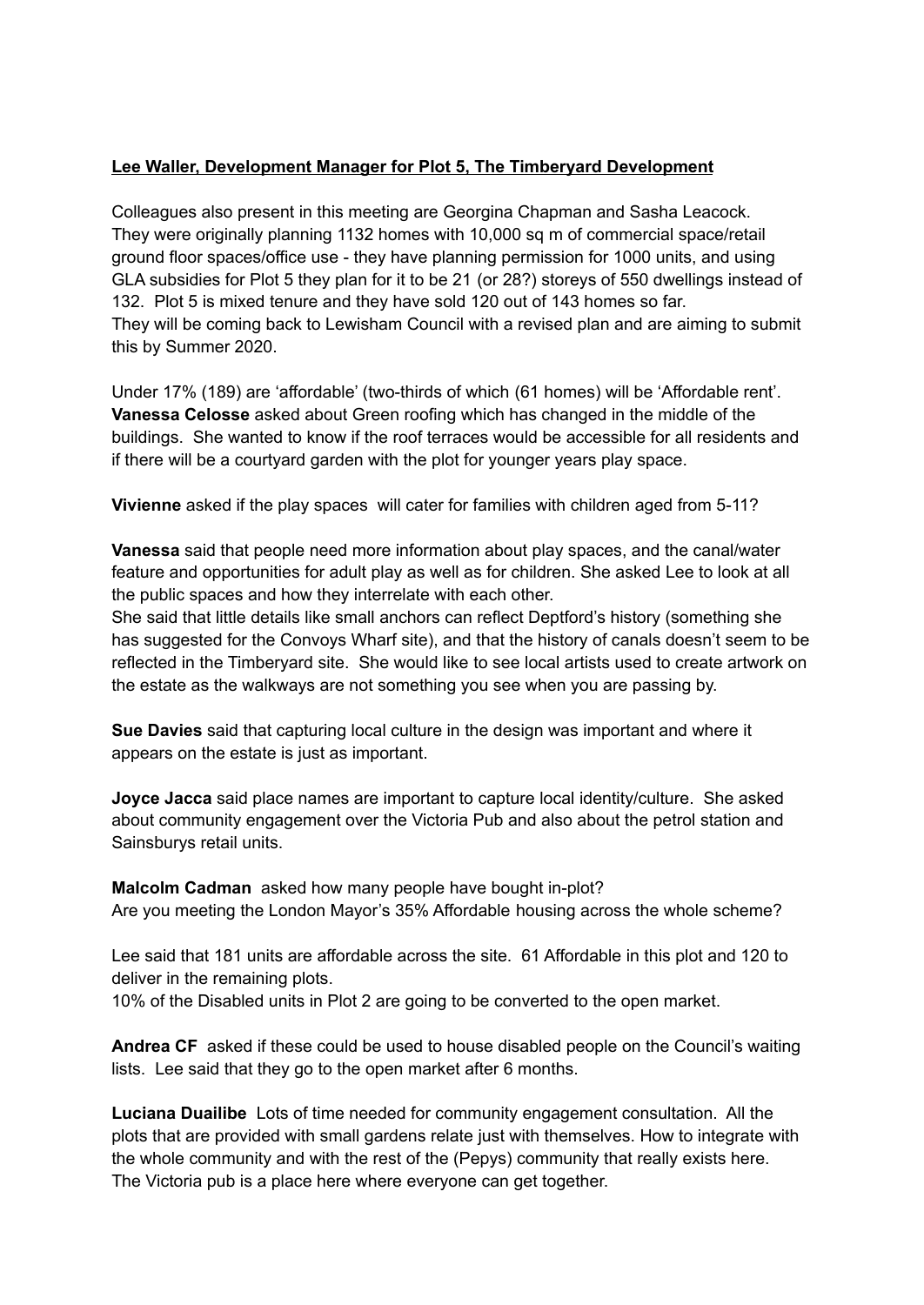**Sue Davies** said there needs to be some relationship to the community. There is the river heritage to include. Now is the time to look at culture and all these things are very important.

Lee: We are looking at the Integration of plots - How will I feel welcome on the site? Socialising and integration with neighbours/community hubs/shared spaces didn't really exist; changed energy strategy; potential for community space. Take up now. We (Lendlease) have missed an opportunity with Plot 2, we can look at surroundings and public spaces.

**Vanessa** A need is to take a look at the pavements as well to tell a story - fixtures, fittings tell a story. Landscape design - a landscape that connects us not 'the apartments'. We don't want densification like rabbit hutches. Get in someone whose main focus and has experience in this - don't do it as a last thing. This detail needs to come forward now.

**Joyce Jacca** suggested a follow up open community meeting in March.

**Lee**: Victoria Pub, bring it back into use. Planning to do this to make it a community space with external refurbishments - it is not up to safety standards inside. Independent pub - scope for wider range of bids rather than brewery bids.

There is a temporary space within the canal area and they have put in a planning application for shipping containers for community spaces.

Community Hub could be used for John Evelyn Garden - part of the deal.

#### **Minutes of DNA AGM held on 17th November 2018**

These were approved.

#### **DNA reports**

Everyone present had received these reports at the start of the meeting. There were no questions. The DNA budget only has £152.08 left in it. Andrea submitted an application to the Trust for London for a £25,000 funding grant to enable DNA to complete the Neighbourhood Planning process on 3rd February and is waiting to hear if DNA has been shortlisted.

#### Comment from **Len:**

**Len** Mayor [of London] has to put money into Lewisham to spend on affordable housing - it is a question of how they use it. Our Planning process is imperfect. What you [DNA] are doing here is difficult. Layers of hard to reach groups, getting people to come back and contribute to the planning process. Keep battling you are part of the checks and balances, Further delays with NPPF (National Planning Policy Framework) changes and also a delay with the London Plan - letter from the Secretary of State (Rt Hon Robert Jenwick MP); saying that there are a significant number of the Inspector's recommendations that GLA are proposing not to follow either in part or in full" and decision on London Plan was delayed until now and waiting for this still. Keep going, and with detractors keep engaging with them. You are making a difference - keep the [DNA] voice going.